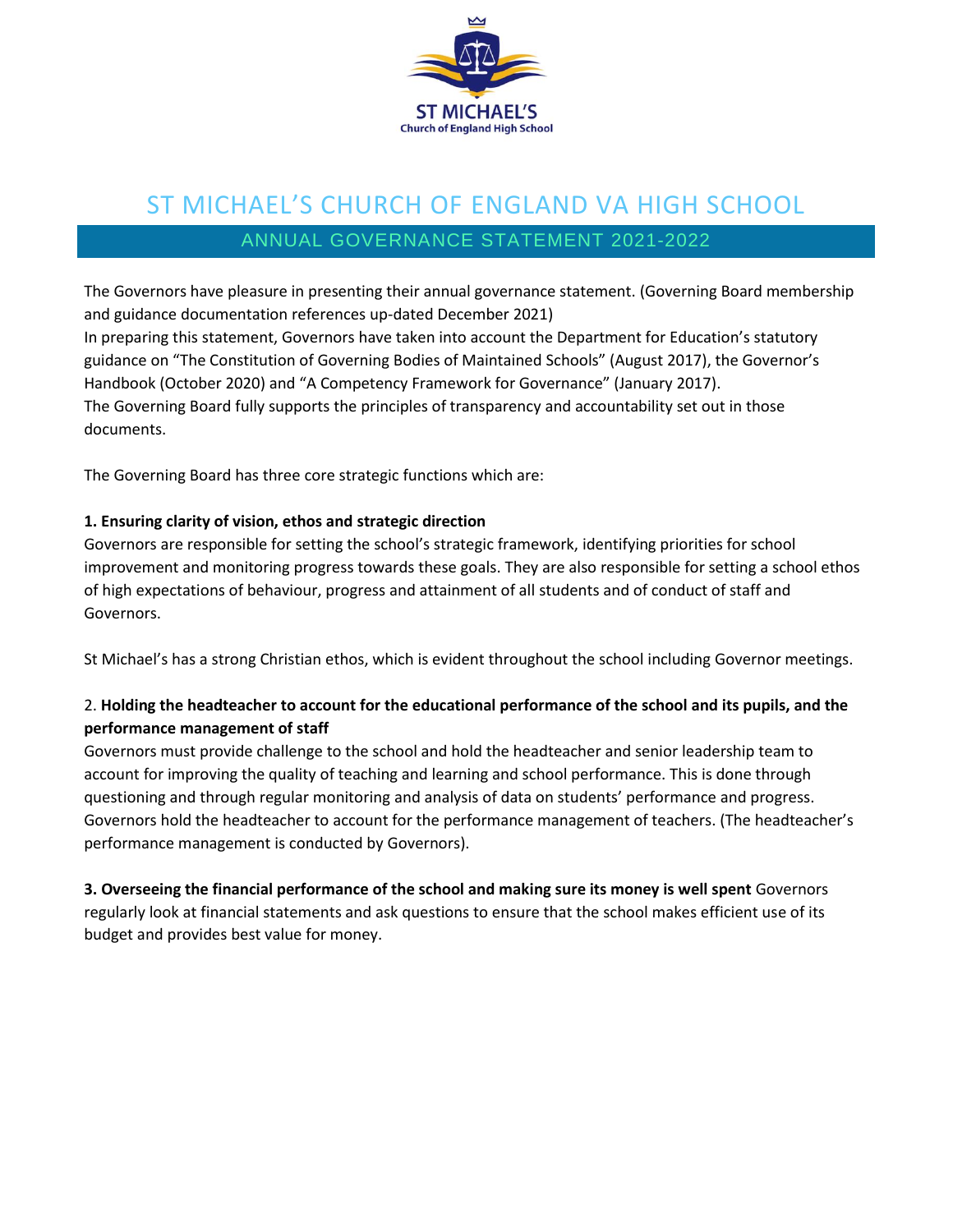### **Governing Board Membership 2021/2022** (as at 15.12.2021)

The Co-Chair of Governors, Mr Colin Nicholls or Mrs Kerry Thornton can be contacted via the school. The clerking service to the Governors is provided by SIPS Education.

| <b>Governor Name</b>             | <b>Type of</b><br>Governor | <b>Term of office</b>                                               | <b>Committee involvement</b>                                                                                |
|----------------------------------|----------------------------|---------------------------------------------------------------------|-------------------------------------------------------------------------------------------------------------|
| Mr Colin Nicholls<br>(Co-Chair)  | Foundation                 | 29 <sup>th</sup> September 2021-<br>28 <sup>th</sup> September 2025 | <b>Personnel &amp; Finance/Facilities</b><br>Management/Pay/HT<br>Appraisal/Admissions/<br>Ethos/Curriculum |
| Mrs Kerry Thornton<br>(Co-Chair) | Local Authority            | 6 <sup>th</sup> June 2018-<br>5 <sup>th</sup> June 2022             | Personnel & Finance/Pay/HT<br>Appraisal/Admissions                                                          |
| Mrs Julie Bodin (Vice<br>Chair)  | Foundation                 | 23rd November 2020-<br>22 <sup>nd</sup> November 2024               | Personnel & Finance/Curriculum/Pay<br>/HT Appraisal/Admissions                                              |
| Mrs Christina<br>Handy-Rivett    | Acting<br>Headteacher      | Ex-Officio                                                          | Personnel &<br>Finance/Curriculum/Facilities<br>Management/Admissions/Ethos                                 |
| Mr Ken Hadley                    | Foundation                 | 27 <sup>th</sup> June 2021-<br>26 <sup>th</sup> June 2025           | <b>Personnel &amp; Finance/Facilities</b><br>Management                                                     |
| Mrs Abigail Rumano               | Foundation                 | 1st January 2020-<br>31st December 2023                             | <b>Curriculum/Facilities Management</b>                                                                     |
| Ms Katarzyna<br>Kujawa-Sogbesan  | Parent                     | 7 <sup>th</sup> January 2021-<br>6 <sup>th</sup> January 2025       | <b>Curriculum/Facilities Management</b>                                                                     |
| Mrs Angela Gibson                | Parent                     | 5 <sup>th</sup> October 2020-<br>4 <sup>th</sup> October 2024       | Personnel & Finance                                                                                         |
| Mr Simon Smith                   | Parent                     | 30 <sup>th</sup> November 2021-<br>29th November 2025               | <b>TBC</b>                                                                                                  |
| Mr Lee Mole                      | Staff                      | 12th October 2018-<br>11 <sup>th</sup> October 2022                 | <b>Facilities Management</b>                                                                                |
| Ms Kita Amos                     | Foundation                 | 2 <sup>nd</sup> December 2021-<br>1st December 2025                 | <b>TBC</b>                                                                                                  |
| Rev John Bridge                  | Foundation                 | Ex-Officio                                                          | Personnel & Finance/Ethos                                                                                   |
| Vacancy                          | Foundation                 |                                                                     |                                                                                                             |
| Vacancy                          | Foundation                 |                                                                     |                                                                                                             |

#### **In year resignations during academic year 2020-2021**

Mrs Karen Huxtable – resigned 4th October 2021 Mr Edward Williams – resigned 9th November 2021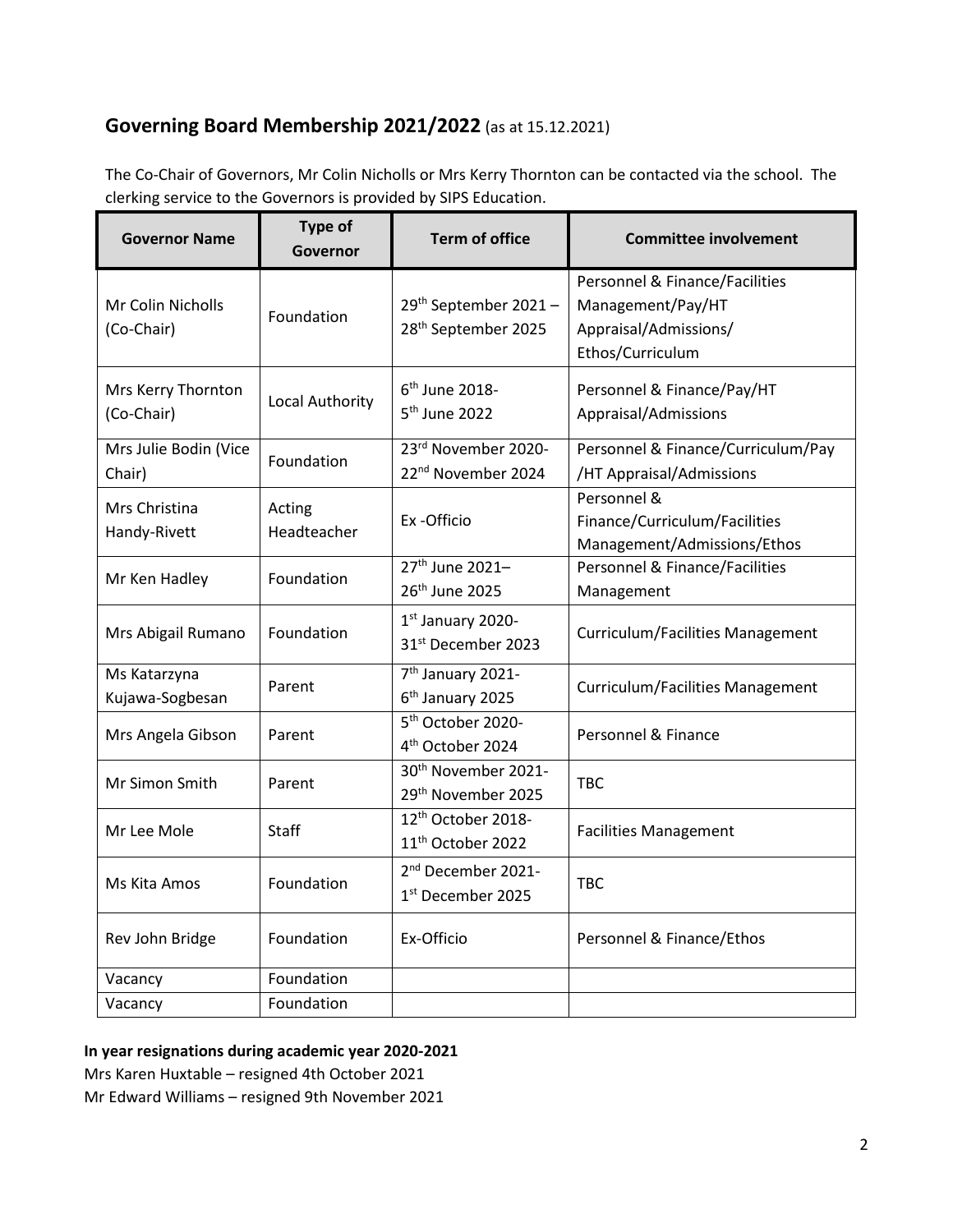#### **Special Responsibility Governors**

Governors have the following named responsibilities within the school:

| <b>Business Studies Link Governor</b>  | Mrs Abigail Rumano                               |  |
|----------------------------------------|--------------------------------------------------|--|
| Child Protection/Safeguarding          | Mr Colin Nicholls                                |  |
| <b>Computing Link Governor</b>         | Vacancy                                          |  |
| English Link Governor                  | Mrs Angela Gibson                                |  |
| Health & Safety Governor               | Vacancy                                          |  |
| Geography & History Link Governor      | Mr Colin Nicholls                                |  |
| <b>RE Link Governor</b>                | Rev John Bridge                                  |  |
| Looked After Child Governor            | Mrs Kerry Thornton                               |  |
| <b>Mathematics Link Governor</b>       | Ms Katarzyna Kujawa-Sogbesan                     |  |
| Modern Foreign Languages Link Governor | Mrs Kerry Thornton                               |  |
| <b>ECT Link Governor</b>               | Mr Colin Nicholls                                |  |
| Performing Arts Link Governor          | Mrs Kerry Thornton                               |  |
| Safer Recruitment Governor             | Mrs Kerry Thornton, Ms Katarzyna Kujawa-Sogbesan |  |
| Science Link Governor                  | Vacancy                                          |  |
| <b>SEND Governor</b>                   | Mrs Angela Gibson                                |  |
| PSHE/RSE Link Governor                 | Mr Colin Nicholls                                |  |

The full Governing Board meets once per term in spring and summer and twice in the autumn. The committees meet once per term. The committees are:

- ▶ Finance & Personnel Committee
- $\triangleright$  Pupil & Curriculum Committee
- Facilities Management & Health and Safety Committee
- $\triangleright$  Pay Committee
- $\triangleright$  Admissions Committee

Other committees when required are:

- $\triangleright$  Pupil Discipline & Complaints Committee
- $\triangleright$  Appeals Committee

During every meeting, the Governors focus upon aspects of the School Action Plan (SAP) and monitor the progress against rigorous targets. We receive detailed reports from the headteacher, the School Improvement Advisor and other agencies.

The following are some of the ways in which the Governing Board impact on the strategic management of the school:

 **SAP –** Governors work co-operatively with the headteacher and senior management in the writing and monitoring the SAP. The SAP sets aims for the school. The current SAP is based on priorities identified from data, school self-evaluation and Ofsted priorities. The SAP is set out with clear aims, the key tasks which will be completed in order to achieve these aims and the success criteria in order to measure outcomes. The SAP is monitored and review termly, with an evaluation overview being completed and presented to Governors within the HT report.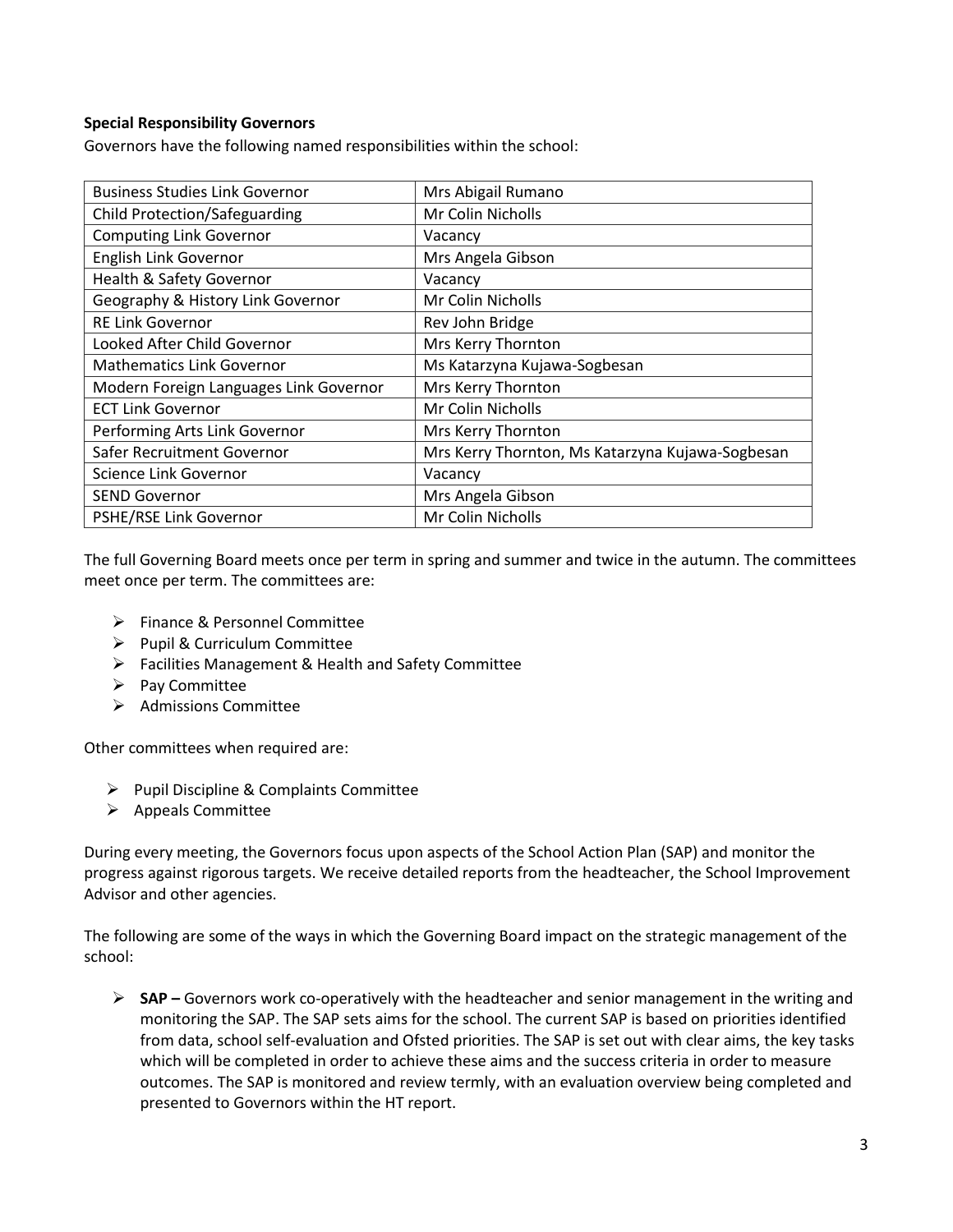- **Governor visits** The Governors are invited to visit the school as part of their monitoring of the SAP and of specific issues. Guidance in terms of the roles and responsibilities of statutory link Governors are provided to relevant Governors and regular training is available in order to up-skill our team.
- **Data analysis –** Data are made available to Governors through termly meetings, with verbal and written presentations followed by question and answer sessions with the headteacher and members of the senior management team; thus, the Governors are able to benchmark their data against similar schools, the local authority and schools nationally to ensure the school's standards and expectations are high and are able to be closely scrutinised. Particular scrutiny is placed on pupil progress across all ability groups including vulnerable groups and on the effective use of the Pupil Premium.
- **Policies –** Governors review all relevant policies on an annual basis to ensure that all guidance is current and up to date. Specific attention is paid to ensure that the school complies with the Department of Education mandatory policy list and the local authority recommended list.
- **Financial management –** Members of the Governing Board have been trained in school finance management. The impact of the Governors' role in the school ensures that the budget is managed effectively and improvements are effective and continuous.
- **Governor expertise** The Governors bring a wide variety of expertise to the school and this helps to ensure the school is moving forward.
- **Governor Meeting Attendance -** Governor attendance has been of a good level, with any absences having been fully explained and accepted and approved by the Governing Board. There are no causes for concern at the level of commitment shown by any member of the Governing Board.
- **Review -** The Governing Board, the headteacher and all members of staff are constantly striving to improve and develop the school.

#### **How Ofsted viewed governance at St Michael's at the last inspection -**

*"Governors ensure that they are well informed about the school's performance" "Governors reflect on their own performance and seek to improve their effectiveness" "The governing body has a good level of knowledge and expertise, which it is using increasingly well to question leaders and hold them to account" "Statutory duties are carried out with diligence"*

Governors regularly visit the school (or meet virtually) and these visits are key to getting to know the school, its pupils and the staff in depth. Governor visits always have a specific area of focus and this year these have included:

#### **Activities**

Governors also attend school events such as:

- $\triangleright$  Science Fair Exhibition
- $\triangleright$  Student Voice Celebration
- $\triangleright$  Awards Evening
- $\triangleright$  Drama productions